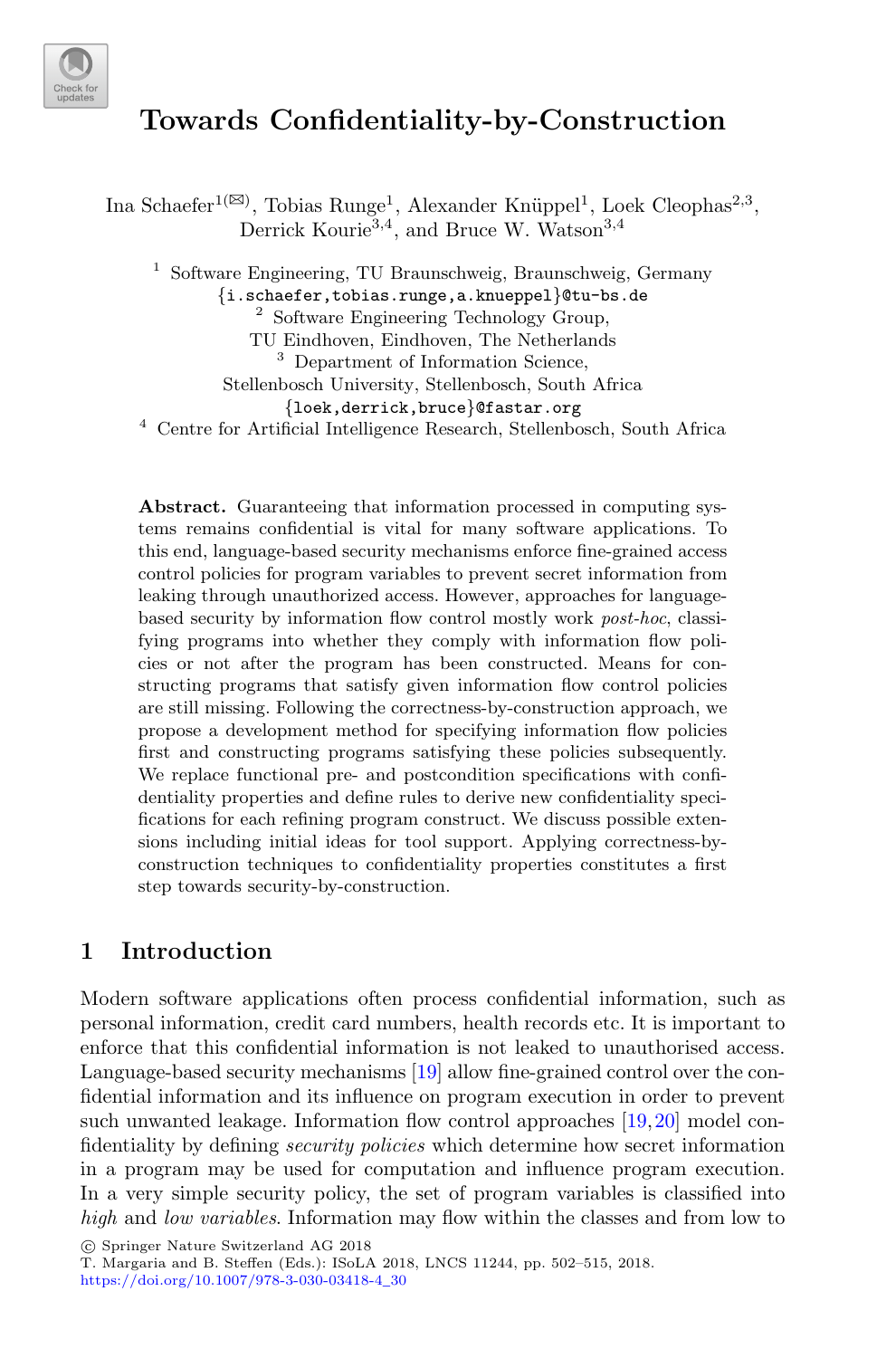high variables, but not from high to low variables. This captures the intuition that high information, i.e., confidential information, may not influence low, i.e., public information, or that it may not be observable or deducible from public information. However, approaches for language-based security by information flow control mostly work *post-hoc*. They classify programs into the ones which comply to information flow policies and the ones that do not, but do not provide means to construct programs that satisfy given information flow control policies.

Correctness-by-construction (CbC) [\[14\]](#page-13-2) in contrast aims at developing programs in a way such that they satisfy their correctness specification by their design and development methodology. Classical CbC as proposed by Dijkstra [\[10\]](#page-13-3) and others [\[11](#page-13-4)[,16](#page-13-5)] aims at developing functional programs that are correct-byconstruction. For this purpose, a number of refinement rules are proposed that allow refining an abstract specification into a concrete program that satisfies the given specification. CbC programs are guaranteed to be correct in the same sense as a proof of a mathematical theorem is guaranteed to be correct. CbC-based development tends to minimise post-hoc quality assurance costs and thereby reduce time to market [\[21\]](#page-13-6).

In this paper, we propose to apply correctness-by-construction techniques to guarantee confidentiality properties that are expressed by information flow policies over programs leading to an approach for *confidentiality-by-construction*  $(C14bC)^{1}$  $(C14bC)^{1}$  $(C14bC)^{1}$  as a first step towards *security-by-construction (SbC)*. We replace functional pre-/postcondition specifications—as traditionally used for classical functional correctness—with confidentiality specifications, expressing which variables contain secrets. Then we provide rules for each possible program construct to refine a program by introducing such a construct, and we derive a new information flow specification for the program statement, in the spirit of classical CbC. In order to allow assigning secret values to public variables, we incorporate means to explicitly declassify information [\[17](#page-13-7)[,22](#page-13-8)]. Furthermore, we discuss extensions of C14bC as well as potential for tool support.

The remainder of this paper is structured as follows: In Sect. [2,](#page-1-1) we provide the background on classical CbC and language-based information-flow control. In Sect. [3,](#page-4-0) we describe our approach to confidentiality-by-construction. In Sect. [4,](#page-9-0) we present initial ideas for tool support. Section [5](#page-10-0) provides an overview of related work, and Sect. [6](#page-11-0) concludes the paper with a discussion of extensions of the presented approach.

## <span id="page-1-1"></span>**2 Background**

In this section, we provide the necessary background on classical CbC and information flow control policies as a basis for the approach proposed in this paper. In order to simplify the discussion and focus on the main ideas of C14bC, we restrict programs to procedural programs that can be expressed in the guarded command language [\[10](#page-13-3)].

<span id="page-1-0"></span><sup>1</sup> The numeronym C14bC abbreviates confidentiality as C14, as there are 14 letters after the first C.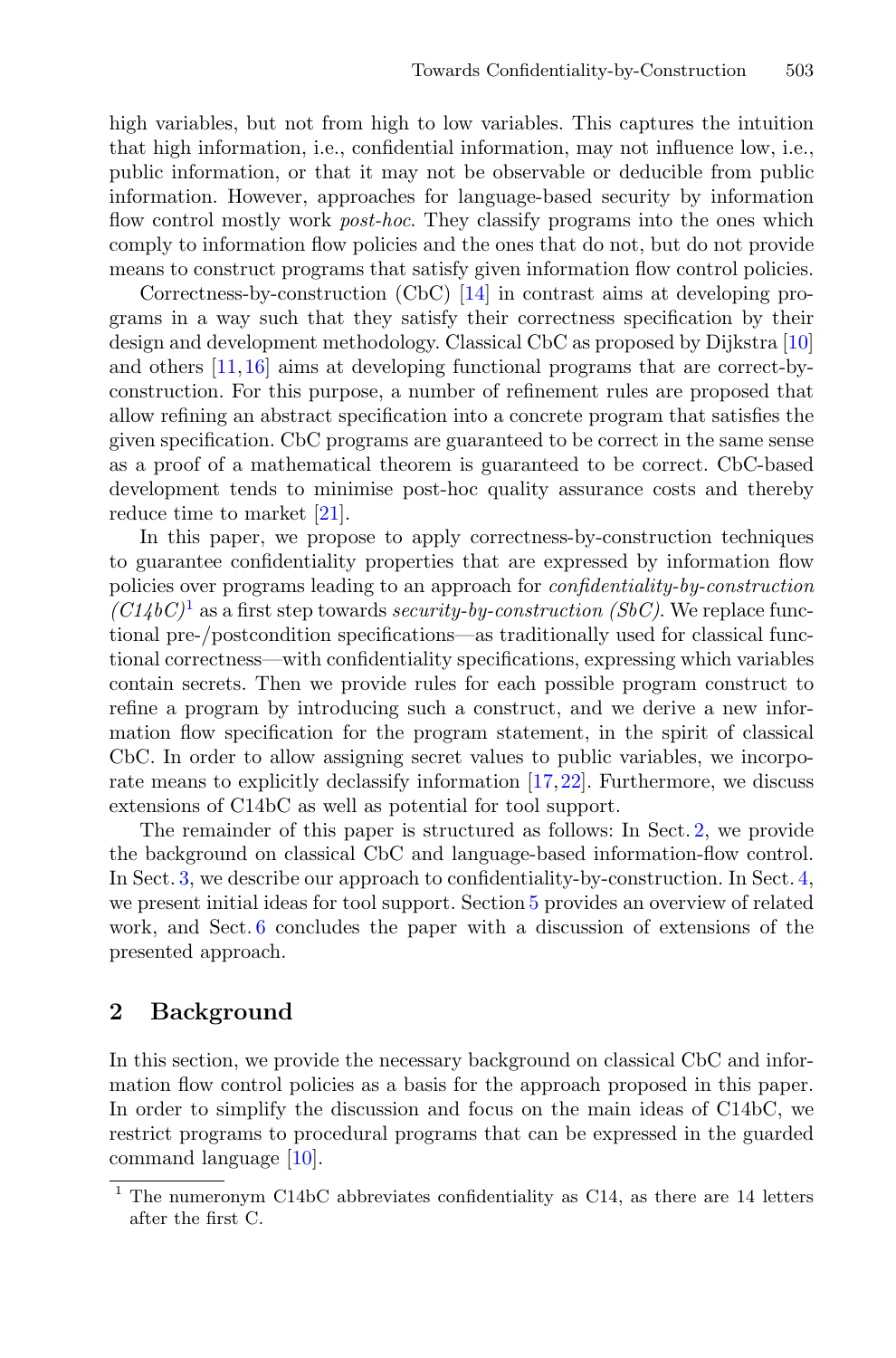#### **2.1 Classical Functional CbC**

CbC [\[14\]](#page-13-2) is a formal approach which is used to develop code incrementally. CbC starts with an abstract program and its specification which is a Hoare triple consisting of a precondition, an abstract statement, and a postcondition. The program between the pre- and postconditions is specified in the *Guarded Command Language* (GCL) as proposed by Dijkstra [\[10\]](#page-13-3). The Hoare triple T should be read as a total correctness assertion, i.e., an assertion that if T's precondition holds and its abstract statement executes, then the execution will terminate and its postcondition will hold. The triple can be stepwise evolved to a concrete program by using refinement rules. The rules each replace an abstract statement by more concrete ones, cf. Fig. [1.](#page-2-0) By only using correctness-preserving refinement steps that are accurately applied, we know that the concrete program obtained by refinement is correct by construction.

To refine the program, GCL uses five different rules—one for each of its statements—as shown in Fig. [1.](#page-2-0) The skip statement (1) does not alter the program. The assignment statement (2) refines an abstract statement S to an assignment  $x := E$ . This refinement can only be used if the precondition P implies the postcondition  $\mathbf Q$  where x is replaced by E. A composition statement (3) splits an abstract statement S into two statements S1 and S2 with an intermediate condition  $M$  between both statements. In the selection statement  $(4)$ , for simplicity and similarity to, e.g., Java, we use an if-else-construct while the classical formulation of GCL uses a more complex switch-like statement. If the guard is evaluated to true, the first statement is executed, else the second one is. The repetition statement (5) is similar. As long as the guard is evaluated to true, the statement is executed repeatedly. The repetition statement requires an *invariant* and a *variant*. The invariant specifies the effect of the loop and is true before and after every loop iteration. The variant shows the termination of the loop. It is a term which decreases monotonically and is bounded from below; here we choose zero without loss of generality. In this discussion, we omit the refinement rules that allow strengthening of postconditions and weakening of preconditions.

| $\{P\} S \{Q\}$     | can be refined to                                                                                 |     |
|---------------------|---------------------------------------------------------------------------------------------------|-----|
| $skip:$ :           | $\{P\}$ skip $\{Q\}$ iff P implies Q                                                              | (1) |
| Assignment:         | $\{P\} x := E \{Q\}$ iff P implies $Q[x := E]$                                                    | (2) |
| Composition:        | ${P} S1; S2 {Q} iff there is Ms.t.{P} S1 {M} and {M} S2 {Q}$                                      | (3) |
| <i>Selection</i> :  | $\{P\}$ if G then S1 else S2 fi $\{Q\}$ iff                                                       | (4) |
|                     | $\{P \wedge G\}$ S1 $\{Q\}$ and $\{P \wedge \neg G\}$ S2 $\{Q\}$                                  |     |
| <i>Repetition</i> : | $\{P\}$ do G $\rightarrow$ S od $\{\mathbb{Q}\}\$ iff there is invariant I and variant V s.t. (5) |     |
|                     | (P implies I) and $(I \wedge \neg G$ implies Q) and $\{I \wedge G\}$ S $\{I\}$                    |     |
|                     | and $\{I \wedge G \wedge V = V_0\}$ S $\{I \wedge O \leq V < V_0\}$                               |     |

<span id="page-2-0"></span>**Fig. 1.** Refinement Rules in CbC [\[14\]](#page-13-2)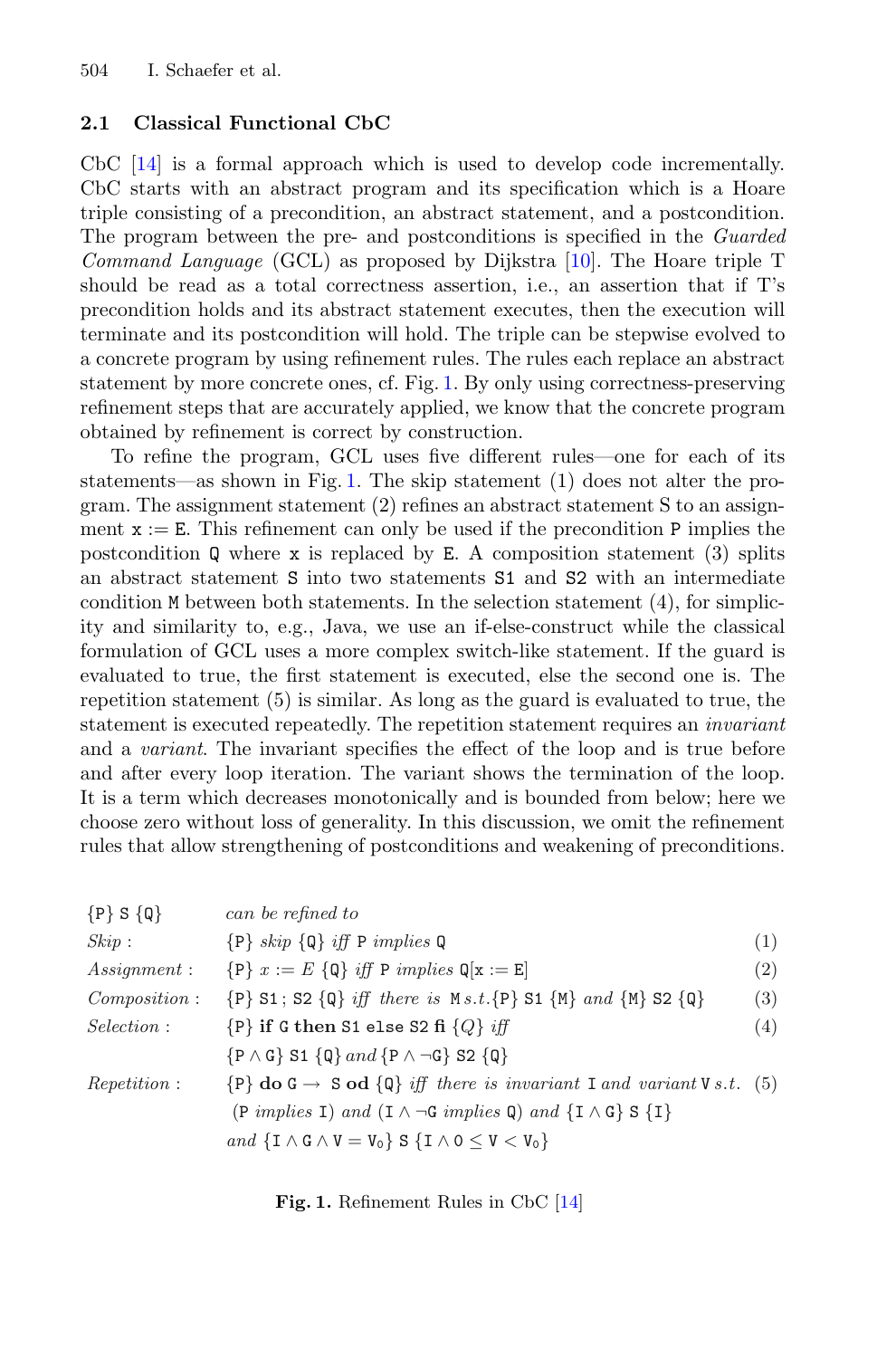To give an example of how CbC-refinements work, we consider the abstract triple  $\{x > 0\}$  S  $\{x > 1\}$ . An assignment refinement rule associated with line (2) of Fig. [1](#page-2-0) indicates how this triple can be refined to  $\{x > 0\}$   $x := x + 1 \{x > 1\}$ , delivering a program that ensures the postcondition if the precondition holds.

#### <span id="page-3-1"></span>**2.2 Information Flow Control**

Information flow control [\[19](#page-13-0),[20\]](#page-13-1) can be used to establish confidentiality of program data. A security policy defines security domains for data and determines how information may flow between those domains. In this paper, we restrict ourselves to a simple security policy by only considering two security domains, secret and public, where information may flow from public to secret, but not the other way around. The program variables are subdivided into high (secret) and low (public) variables. The high variables contain information which must not flow to low variables. Information in a program can flow in two ways: first, there can be direct information flow in an assignment, e.g.,  $l = h$  assigns the confidential value of  $h$  to a low variable  $l$ ; second, there can be indirect information flow through conditional statements where secret information is used in the guard of the statement. For example, the statement *if*  $h == 0 \rightarrow l := 0$  *else*  $l := 1$  reveals information about the variable h. If l is zero, we know that h is also zero.

To discard programs which violate confidentiality as expressed by a security policy, a security type system can be introduced (cf. Fig. [2\)](#page-3-0) according to [\[19](#page-13-0)]. The type system assigns every variable and expression a security type.  $E: t$  means that expression  $E$  has security type t; in our case t can be either high or low. The type system uses a security context which is an environment variable tracking the current status of the program (high or low) to control implicit information flow. In a high context, no assignments to low variables may occur. The typing rules are depicted in Fig. [2.](#page-3-0) The rules define that an expression exp can always have a high type  $(1)$ , but can only have a low type if no high variables occur in the expression (2). A skip is always typeable (3), and every expression can be assigned to a high variable (4). If we want to assign an expression to a low variable, the expression must be low (5). A composition of two statements keeps the same context  $(6)$ . Rules  $(7)$  and  $(8)$  are used to ensure that if the guard has a high context, the statements are typable in a high context.

$$
\vdash \texttt{exp} : \texttt{high} \qquad \frac{\texttt{h} \notin \texttt{Vars}(\texttt{exp})}{\vdash \texttt{exp} : \texttt{low}} \qquad [\texttt{ct}] \vdash \texttt{skip} \qquad [\texttt{ct}] \vdash \texttt{h} = \texttt{exp} \qquad (1-4)
$$

| exp: low               | [ct] $\vdash S_1$ [ct] $\vdash S_2$ | $\vdash$ exp: ct [ct] $\vdash S$ |
|------------------------|-------------------------------------|----------------------------------|
| [low] $\vdash$ 1 = exp | [ct] $\vdash S_1; S_2$              | $\vdash$ triple exp do S         |

$$
\frac{\vdash \exp : \text{ct} \quad [\text{ct}] \vdash S_1 \quad [\text{ct}] \vdash S_2}{[\text{ct}] \vdash \text{if } \exp \text{ then } S_1 \text{ else } S_2} \tag{8}
$$

<span id="page-3-0"></span>**Fig. 2.** Security Type System [\[19\]](#page-13-0)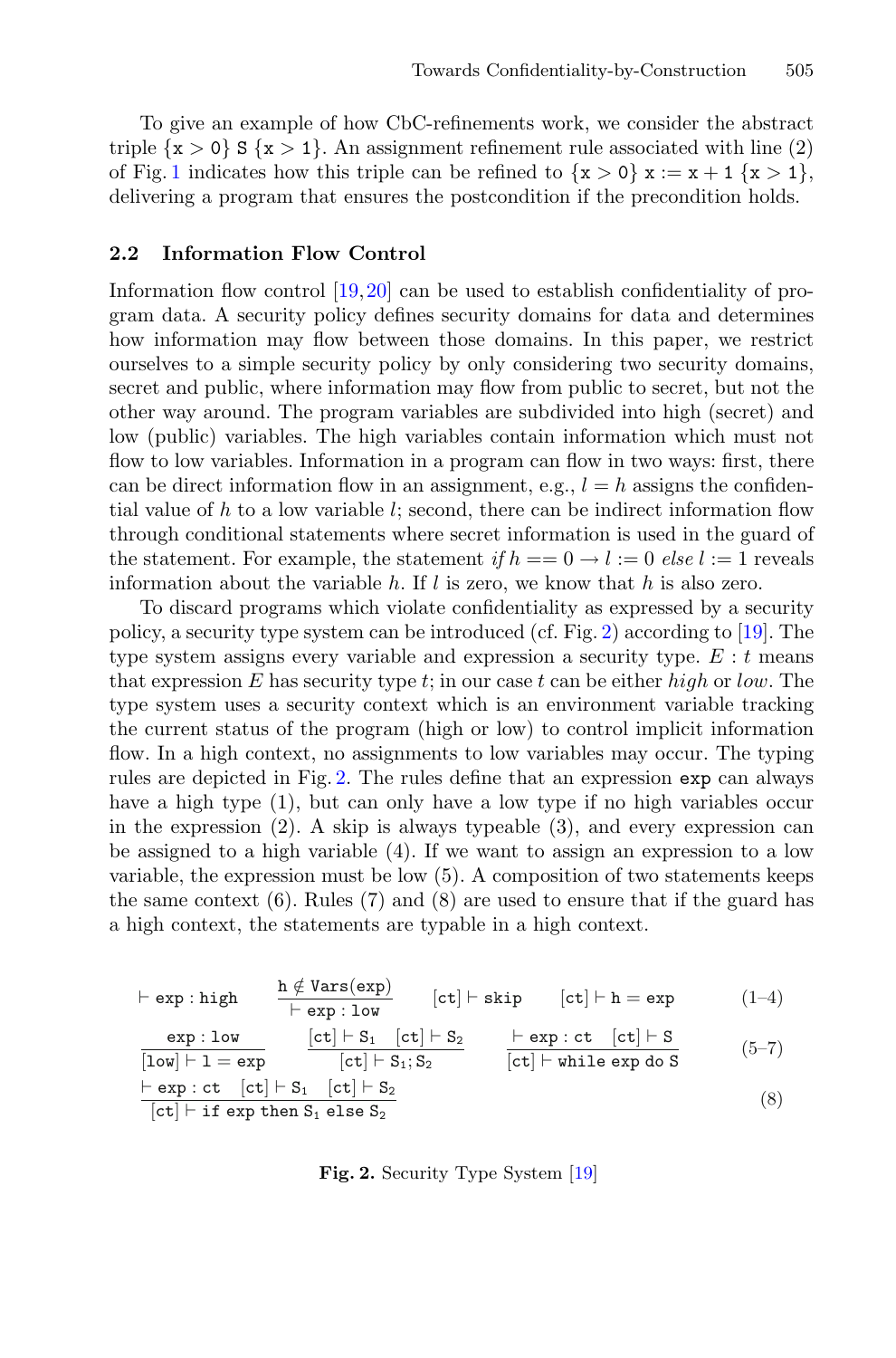## <span id="page-4-0"></span>**3 Confidentiality-by-Construction**

In this section, we present the confidentiality-by-construction (C14bC) approach by providing a specification framework and refinement rules for the basic highlow security policy as described in Sect. [2.2.](#page-3-1) Essentially, the C14bC approach re-casts the typing rules of the security type system (cf. Fig. [2](#page-3-0) in [\[19\]](#page-13-0)) in a constructive fashion, thereby enabling the construction of programs that preserve the desired security policy *ab initio* rather than rejecting a program as noncompliant *ex post facto*.

#### **3.1 C14bC Refinement Rules**

In the following, we present refinement rules for all five statement types of the GCL to enforce the basic high-low information flow policy. In Fig. [3,](#page-5-0) we define the basic notation we use for defining the refinement rules.

A triple  $\{\mathcal{H}^{pre}\}\ S\{\mathcal{H}^{post}\}[n]$  in C14bC defines the following: The set of high variables before execution of the statement S is captured in  $\mathcal{H}^{pre}$ , the set of high variables after execution of statement S is  $\mathcal{H}^{post}$ , the confidentiality level  $\eta$ classifies the confidentiality context for the execution of the statement S, which in our case can be either *high* or *low*. So a triple  $\{\mathcal{H}^{pre}\}\ S\{\mathcal{H}^{post}\}\ [\eta]$  can be read as: if a program S is executed in a program state that satisfies  $\mathcal{H}^{pre}$ , i.e. where the variables in  $\mathcal{H}^{pre}$  are classified as high, then the program will finish in a program state that satisfies  $\mathcal{H}^{post}$ , i.e., the high variables are contained in  $\mathcal{H}^{post}$ , while in confidentiality level  $\eta$ . Note that we are not concerned with termination here, so the triple can either refer to partial or total correctness.

The confidentiality level  $\eta$  is necessary to reason about implicit information flow in selection and repetition statements. If the if-condition or loop-guard contains high variables, the following program block is executed in a high-context, as its execution depends on the high variables contained in the if-condition or the loop-guard. Thus, at confidentiality level *high*, assignments to variables classified as *low* are forbidden, as this would implicitly reveal confidential information. For the considered high-low security policy, we additionally enforce the invariant  $\mathcal{H}^{pre} \subseteq \mathcal{H}^{post}$  (i.e., variables can not be degraded to a lower confidentiality level). As the assignment statement creates explicit information flow, the assignment statement is the only statement where the set of high variables in the post-condition can be extended. We also assume the implicit frame condition that all program variables in *Vars* that are not classified as high are classified as low variables.

We now proceed by defining the C14bC refinement rules for the five possible GCL statements. Refining a triple in C14bC means that we refine an abstract statement S in a triple  $\{\mathcal{H}^{pre}\}\$   $S\{\mathcal{H}^{post}\}\$  into a more concrete statement such that the more concrete statement satisfies the same specification w.r.t. the confidential variables in  $\mathcal{H}^{pre}$  and  $\mathcal{H}^{post}$ . However, if the refinement is by a repetition or selection statement, the confidentiality level may change to reflect indirect information flow introduced. In our approach, once the confidentiality level has switched to high it will stay high for all subsequent refinements. The refinement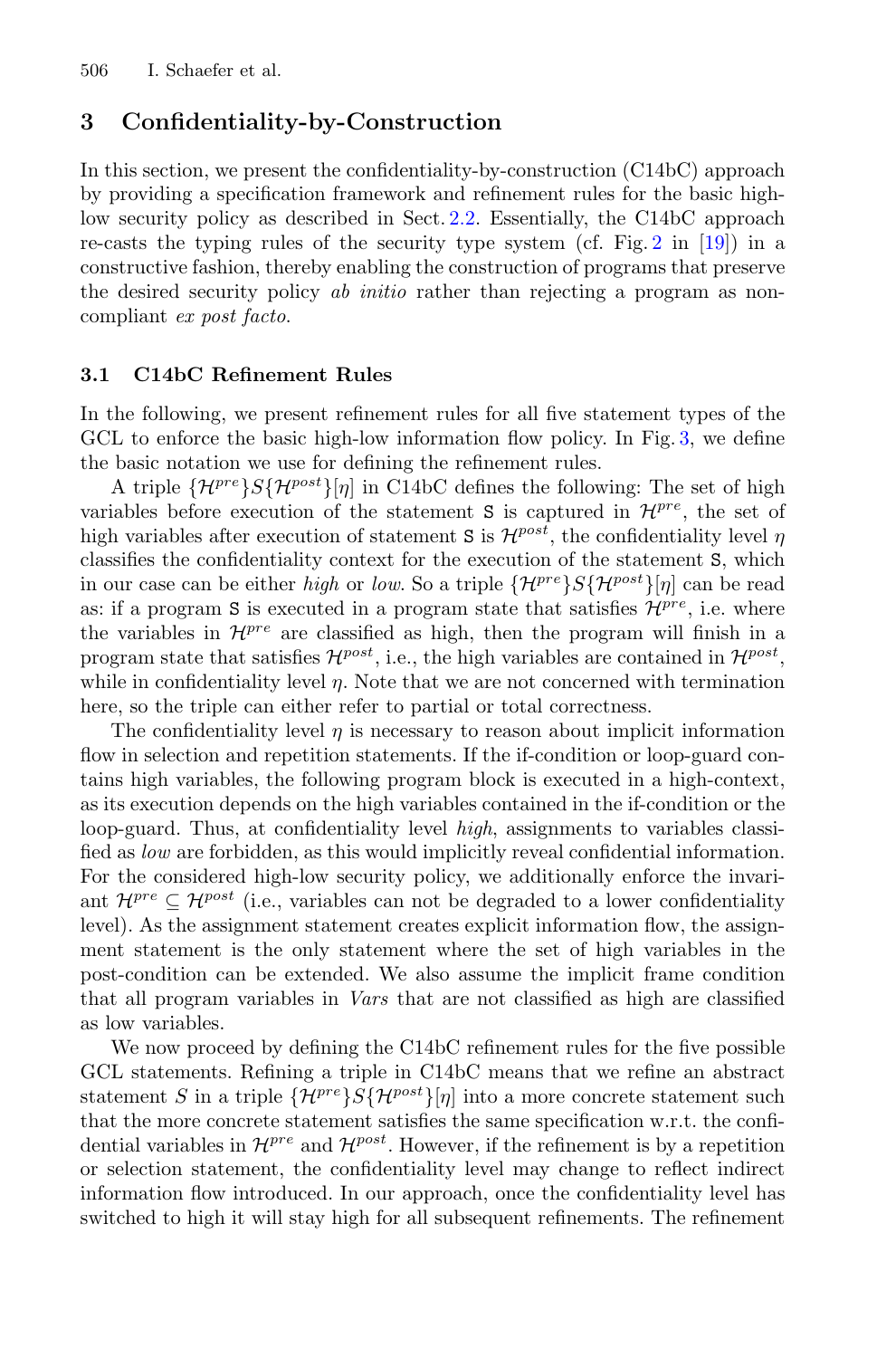$$
Vars \t\tSet of program variables\n\mathcal{H}^{pre}, \mathcal{H}^{post} ⊆ Vars \t\tSetes of variables classified as high\nS \t\tStatement (from the GCL)\n\nx ∈ Vars Program variable\nE, G Expressions over the program variables in Vars\n\n
$$
Vars(E) ⊆ Vars \t\tSet of variables occurring in expression E\n\nη ∈ {high, low} \t\tConfidentiality level\n{ $\mathcal{H}^{pre}$ } S{ $\mathcal{H}^{post}$ } [η] C14bC triple
$$
$$

<span id="page-5-0"></span>**Fig. 3.** Basic notions for C14bC

rules presented below are formulated in a way that the refinement property holds if the side conditions of the rules are satisfied.

The statement skip applies the identity function to the current state in a program. In compliance with our information flow policy, any statement regardless of the current confidentiality level can be refined to statement skip without changing the set of high variables.

#### **Rule 1 (Skip)**

 $\{\mathcal{H}^{pre}\}\$  S  $\{\mathcal{H}^{post}\}[\eta]$  *is refinable to*  $\{\mathcal{H}^{pre}\}\$  skip  $\{\mathcal{H}^{post}\}[\eta]$ *.* 

Assignments represent typical direct information flow where information flows directly from one location to another. Refining a statement S to the assignment x := E is possible in the following cases: (a) if the confidentiality level is *high* or the expression E comprises high variables, then the assigned variable x has to be a high variable after the execution of the assignment, i.e.,  $x \in \mathcal{H}^{post}$ ; or (b) if the confidentiality level is *low* or the expression E comprises only low variables, then the set of high variables remains unchanged. For instance,  $\{h\}$  1 := h  $*$  2  $\{h\}$  does not comply with our policy, since variable l must be *high* after the assignment  $(i.e., \{h\} 1 := h * 2 \{h, 1\}).$ 

### **Rule 2 (Assignment)**

 $\{\mathcal{H}^{pre}\}\$  S  $\{\mathcal{H}^{post}\}\$  *n is refinable to*  $\{\mathcal{H}^{pre}\}\$  x := E  $\{\mathcal{H}^{post}\}\$  *n iff*  $(n = high \text{ or } Vars(\mathbf{E}) \cap \mathcal{H}^{pre} \neq \emptyset) \text{ implies } \mathcal{H}^{post} = \mathcal{H}^{pre} \cup \{\mathbf{x}\}.$ 

In a composition statement, the two single statements are executed sequentially. Therefore, there has to be an intermediate condition denoting the high variables and the confidentiality level after the execution of the first statement which then serves as precondition specification for the second statement. The composition statement S1;S2 itself does not change the current confidentiality level for its composed statements S1 and S2.

# **Rule 3 (Composition)**

 $\{\mathcal{H}^{pre}\}\$  S  $\{\mathcal{H}^{pre}\}\$ [η] *is refinable to*  $\{\mathcal{H}^{pre}\}\$  S1; S2  $\{\mathcal{H}^{post}\}\$ [η] *if there exists*  $\mathcal{H}' \subseteq Vars$  *such that*  $\{\mathcal{H}^{\text{pre}}\}$  S1  $\{\mathcal{H}'\}[\eta]$  *and*  $\{\mathcal{H}'\}$  S2  $\{\mathcal{H}^{\text{post}}\}[\eta]$  *and*  $\mathcal{H}^{pre} \subseteq \mathcal{H}' \subseteq \mathcal{H}^{post}$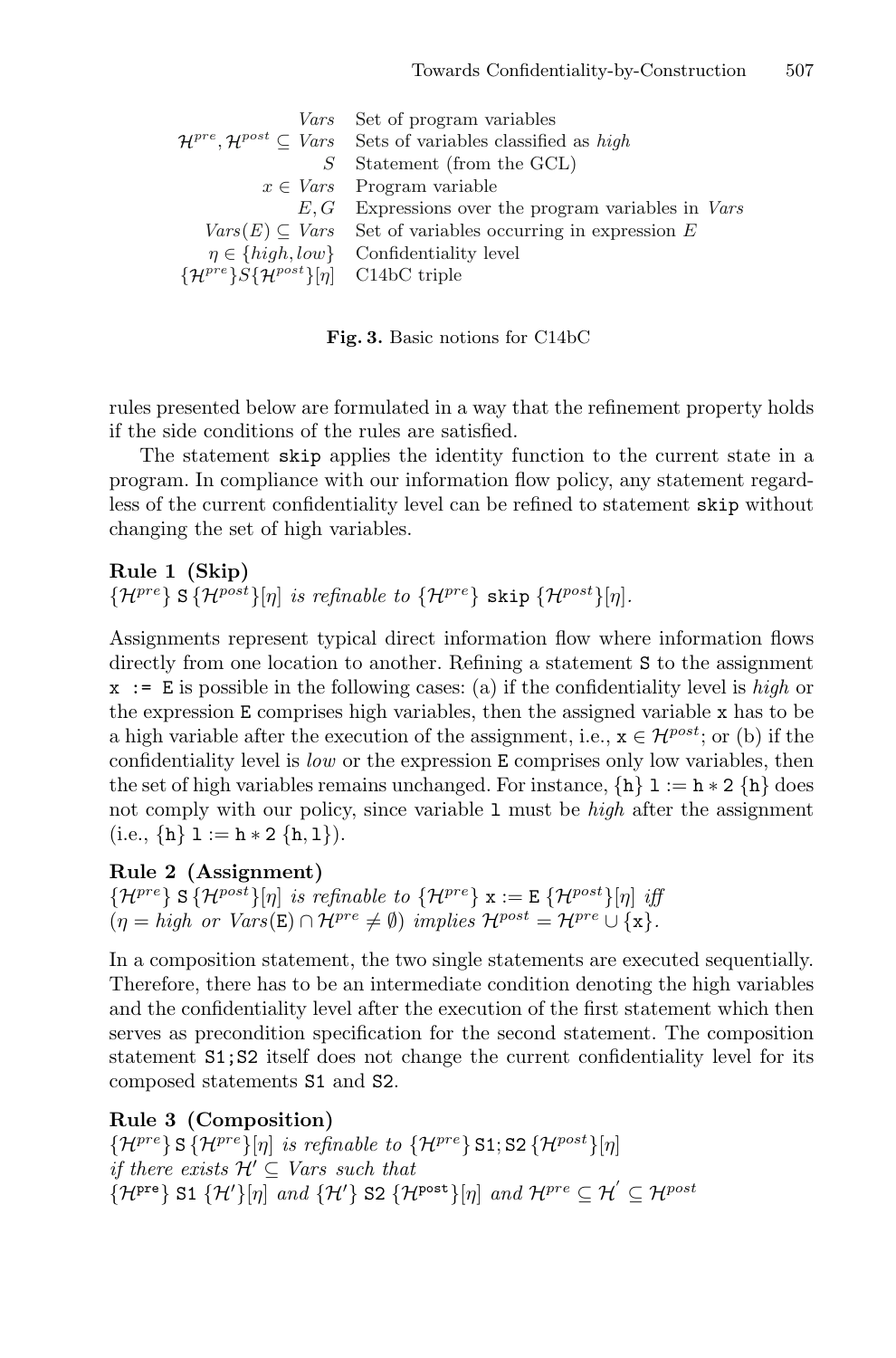The selection statement may give rise to implicit information flow if the if-guard contains high variables such that the confidentiality level has to be adapted to prevent insecure implicit information flow. Hence, the selection statement determines the confidentiality level of its sub-statements S1 and S2. We distinguish two cases. If the confidentiality level of the statement to be refined is *high* or the guard of the selection statement contains high variables, we have to set the confidentiality level of the sub-statements to *high*. In the other case, the confidentiality level of the sub-statements is *low*. To give an example, the selection statement  $\{h\}$  **if**  $h == 1 \rightarrow l := 1$  **else** skip **fi**  $\{h\}$  does not comply with our security policy because the guard comprises a high variable, and therefore the confidentiality level is set to high for the sub-statement, such that the assignment to a low variable is forbidden or the variable l has to become high as well.

### **Rule 4 (Selection)**

 $\{\mathcal{H}^{pre}\}\$  S  $\{\mathcal{H}^{pre}\}\$  *is refinable to*  $\{\mathcal{H}^{pre}\}\$  **if**  $G \to S1$  **else** S2 **fi**  $\{\mathcal{H}^{post}\}\$ *n if* 

*(i)*  $(n = \text{high or } Vars(G) \cap \mathcal{H}^{pre} \neq \emptyset)$ *implies* {H<sup>pre</sup>} S1 {H<sup>post</sup>}[*high*] ∧ {H<sup>pre</sup>} S2 {H<sup>post</sup>}[*high*] *(ii)*  $(\eta = 1$ ow *and Vars*(*G*)  $\cap$   $\mathcal{H}^{pre} = \emptyset$ ) *implies* {H<sup>pre</sup>} S1 {H<sup>post</sup>}[*low*] ∧ {H<sup>pre</sup>} S2 {H<sup>post</sup>}[*low*]

The considerations for the confidentiality level of the repetition statement are similar as for the selection statement. If the confidentiality level of the statement to be refined is *high* or the loop-guard comprises high variables, the confidentiality level of the loop body is set to *high*. If the confidentiality level of the refined statement is *low* and the guard excludes high variables, the confidentiality level of the loop body is set to *low*. In this way, we can prevent insecure implicit information flow for loops (the same as for selection statements). As an example, consider the following repetition statement:  $\{h\}$  do  $h > 0 \rightarrow 1 := 1 + 1$ ;  $h := h - 1$  od  $\{h\}$ . From the value of the low variable l, an attacker can infer the value of the high variable h, therefore the confidentiality level is *high* and the assignment  $1 := 1 + 1$  is either forbidden or the variable l has to be included in the high variables.

## **Rule 5 (Repetition)**

 ${\mathcal{H}}^{pre}$  S  ${\mathcal{H}}^{pre}$ [*n*] *is refinable to*  ${\mathcal{H}}^{pre}$  **do** G  $\rightarrow$  S1 **od**  ${\mathcal{H}}^{post}$ [*n*] *if* 

(i) 
$$
(\eta = high \text{ or } Vars(G) \cap \mathcal{H}^{pre} \neq \emptyset)
$$
 implies  $\{\mathcal{H}^{pre}\}$  S1  $\{\mathcal{H}^{post}\}[high].$   
(ii)  $(\eta = low \text{ and } Vars(G) \cap \mathcal{H}^{pre} = \emptyset)$  implies  $\{\mathcal{H}^{pre}\}$  S1  $\{\mathcal{H}^{post}\}[low]$ 

(ii) 
$$
(\eta = low \text{ and } Vars(G) \cap \mathcal{H}^{pre} = \emptyset)
$$
 implies  $\{\mathcal{H}^{pre}\}\ S1 \ \{\mathcal{H}^{post}\}[low].$ 

## **3.2 Declassification**

According to the high-low security policy considered in this paper, we are not allowed to assign an expression comprising high variables to a low variable. However, in order to develop meaningful applications, it may sometimes be necessary to allow some information flow from high values to low values. This, however, needs to be made explicit and might need some kind of declassification [\[17](#page-13-7)[,22](#page-13-8)]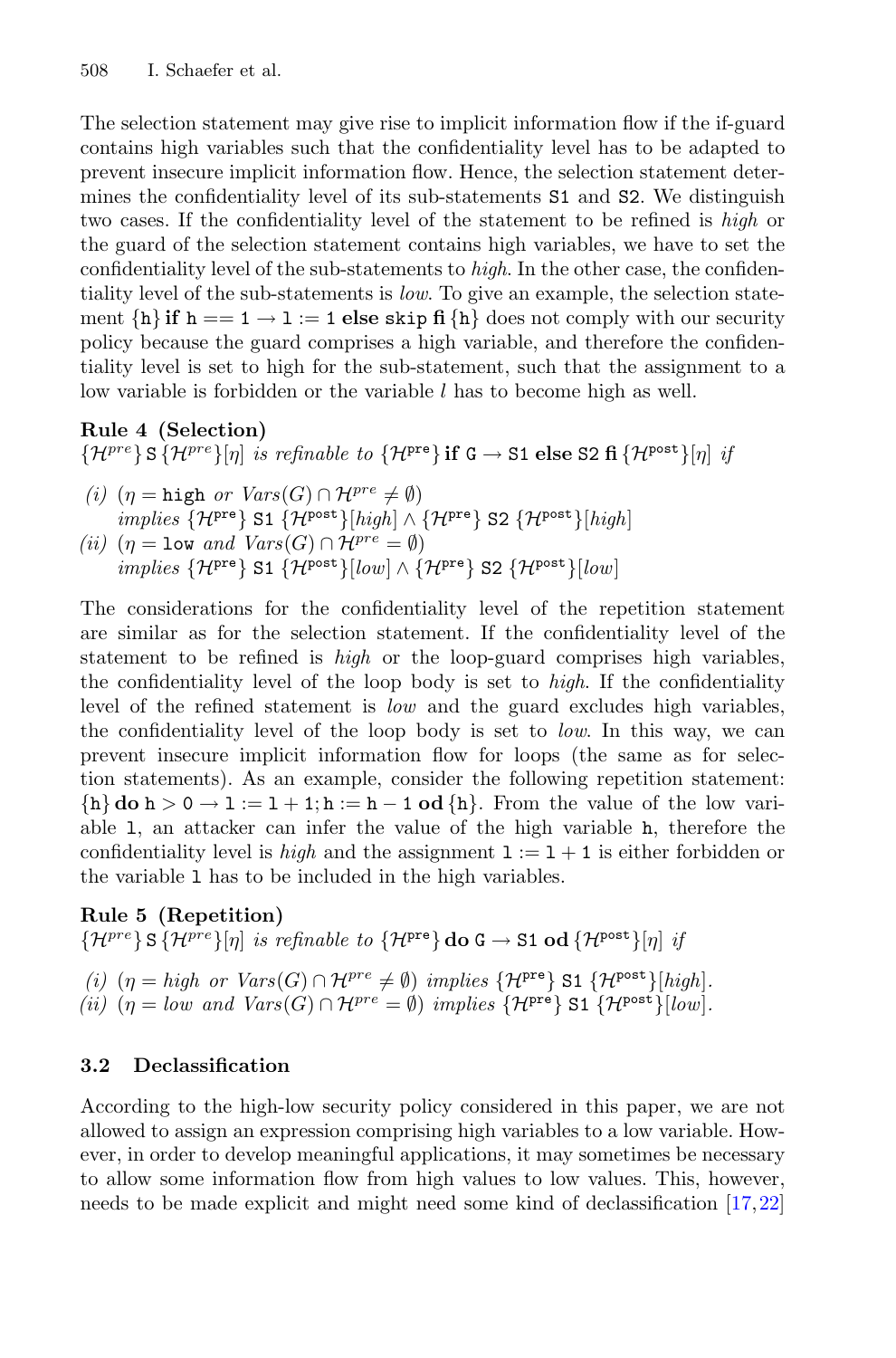such that the initial secret is not directly deducible. In order to allow declassification in the above sense, we extend our refinement rules with a specific rule for declassification. We introduce a function to declassify a high expression, so that the assignment of the declassified expression to a low variable is valid. The declassification function on an expression should be used with care and not lead to a leak in confidentiality. The concrete declassification operation performed depends on the application context. In general, it is assumed that declassification removes some secret information such that the secret is not (easily) deducible from the declassified data. For example, if a password is encrypted (and thus declassified), the encrypted value can be assigned to a low variable. By application of a declassification operator to the expression used in an if-condition or a loop-guard before executing the selection or repetition statement, respectively, also implicit information flow can be avoided.

The declassification operation modifies the assignment rule of the C14bC framework. In the case of an assignment, if the assigned expression comprises high variables or the confidentiality level of the specification is high, the assigned variable has to be contained in the set of high variables of the post-condition  $((\eta = high \text{ or } \text{vars}(E) \cap \mathcal{H}^{pre} \neq \emptyset)$  implies  $x \in \mathcal{H}^{post}$ ). With declassification, we alter the condition to  $(\eta = high \text{ or } (\neg \text{isDec1(E)} \text{ and } Vars(E) \cap \mathcal{H}^{pre} \neq \emptyset))$  implies  $x \in \mathcal{H}^{post}$ . The predicate **isDecl**(E) checks if the expression is declassified. Only if we do not declassify the expression and the expression comprises high variables, the assigned variable x has to be a high variable in the post-condition as well. These considerations give rise to a modified assignment rule for declassification. This refinement rule only makes sense if it is applied at a low confidentiality level, if the assigned variable is a low variable and if the declassified expression indeed contains high variables.

#### **Rule 6 (Declassification Assignment)**

 ${H^{pre}}$  S { $H^{post}$ ][low] *is refinable to* { $H^{pre}$ } x = declassify(E) { $H^{post}$ ][low]  $iff \mathbf{x} \notin \mathcal{H}^{pre} \text{ and } Vars(\mathbf{E}) \cap \mathcal{H}^{pre} \neq \emptyset$ .

#### **3.3 Example**

In Listing [1,](#page-8-0) we show an example for C14bC. The program checks if the user wants to pay, and if this is the case, a valid credit card number is required. In the end, the masked credit card number is passed to an output variable.

To construct the program, we start with an abstract program  $\{\mathcal{H}^{\text{pre}}\}$  S  $\{\mathcal{H}^{\text{post}}\}[low]$  where both sets  $(\mathcal{H}^{pre}, \mathcal{H}^{post})$  are empty. The refinement steps are shown in Fig. [4.](#page-9-1) Note that we only add program variables to the set of high variables in the postcondition if that is required by the refinement rules in order to keep track of where information flow actually occurs. In this sense, we are treating the refinement rules rather like transformation rules. Of course, the variables added to the set of high variables in the postcondition need to be added to the postconditions up the refinement hierarchy as well in order to establish a proper refinement relationship. A way to allow expressing information flow policies without having to refer to concrete variables in the program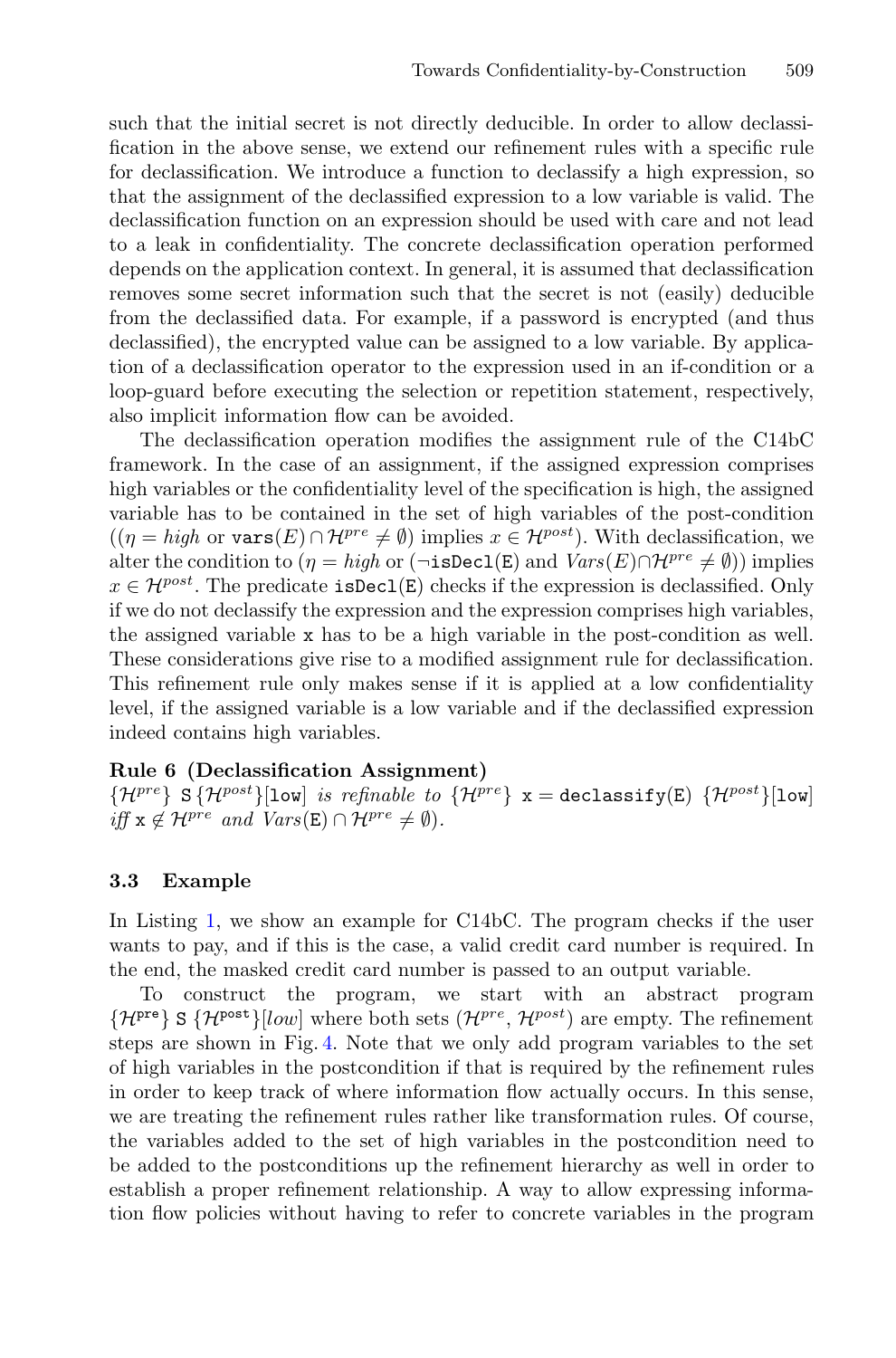during refinement would be to introduce ghost variables [\[2\]](#page-12-0) for the set of high variables in the pre- and postcondition whose value is an symbolic expression that can be dynamically updated. We leave this to future work.

```
1 boolean low paymentAction := true;<br>2 if (paymentAction) {
    if (paymentAction) {
3 int high creditCard := getNumber();
4 | while (!valid(creditCard)) {
 5 creditCard = getNumber();
\begin{array}{c|c} 6 & \rightarrow \\ 7 & \text{S} \end{array}String low output := declassify (mask (creditCard);
8 } else {
9 skip
10 | }
```
**Listing 1.** C14bC example for credit card payment

The first statement, on line 1 of the listing, is an assignment. The assignment is introduced by using the composition and the assignment rule (ref. 1 and 2). The composition splits the program into the first statement and the rest. In line 1, a constant is assigned to a low variable which stays low. This is possible without problems at any confidentiality level. By introducing the selection statement of lines 2–10 (ref. 3), the confidentiality level stays low because the guard does not comprise a high variable and the level was low before. The skip statement of the else branch in line 9 is introduced by refinement 4. The sets of variables and the confidentiality level are unaffected. The assignment in line 3 is introduced by refinement 5 and 6. A composition statement is needed to split the program. In line 3, we assign a value to a variable creditCard. We assume that getNumber is a high expression. We have to ensure that creditCard is in the post set of high variables. This propagates up to the composition statement. The variable creditCard (cC in the high variable sets in Listing [1\)](#page-8-0) is added:  ${\mathcal{S}}$  TS1  ${cc}$ [low]  $\wedge$   ${cc}$  TS2  ${cc}$ [low]. The repetition statement of lines 4–6 is introduced by using refinement 7 and 8. A composition statement is needed, so the assignment in line 7 can be created. The repetition statement changes the confidentiality level. We have a guard which comprises a high variable, so the level is raised to high for all sub-statements. For the assignment in line 5 (ref. 9), the variable creditCard has to be in  $\mathcal{H}^{post}$  which is the case. The assignment in line 7 (ref. 10) is inside the scope of the selection statement, but outside the scope of the repetition statement. It has the low confidentiality level of the selection statement and the intermediate composition statements. Here, we assign a high to a low variable. This violates our assignment Rule 2. With declassification in Rule 6, we allow this assignment since the credit card number is masked.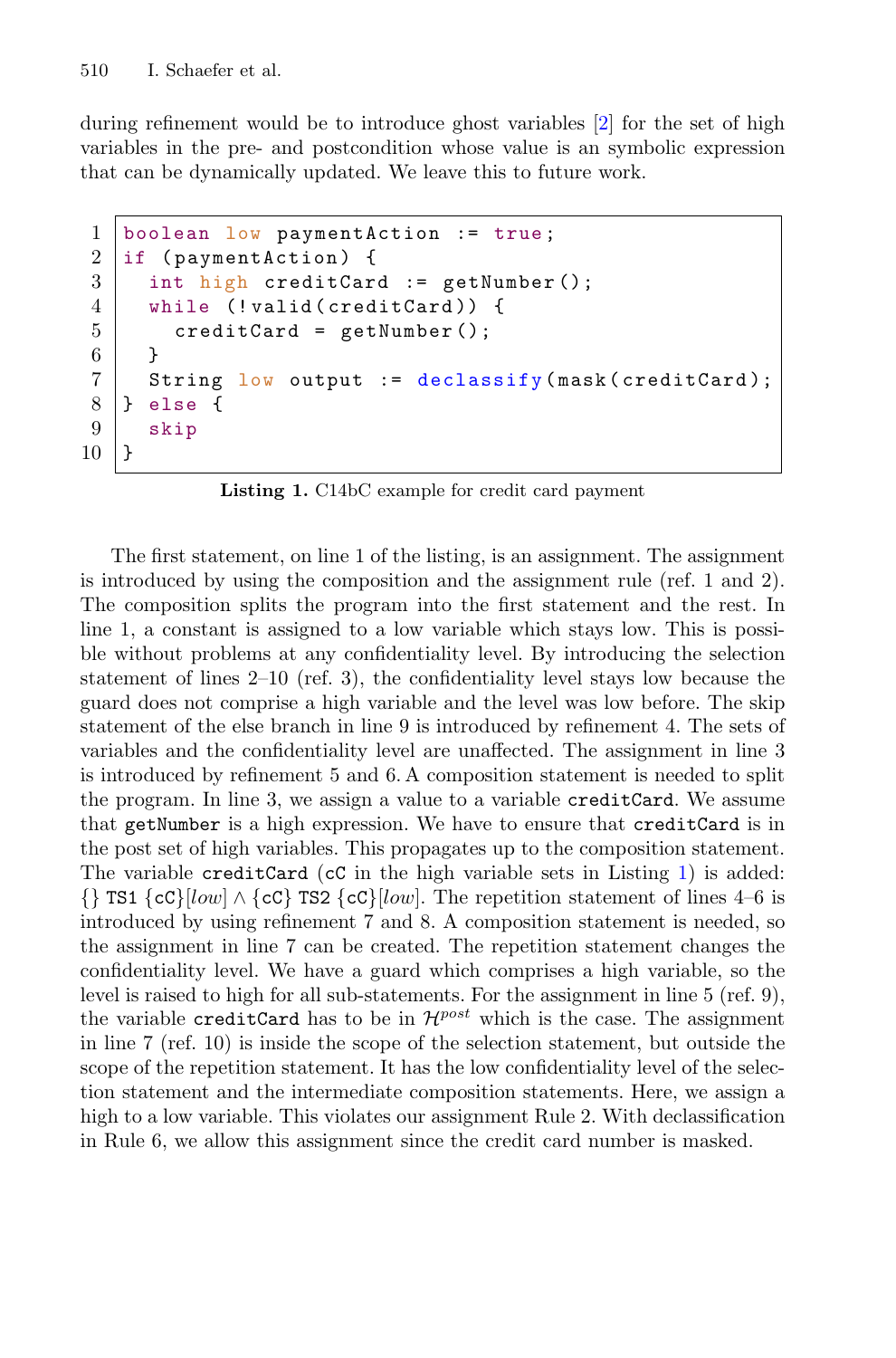

<span id="page-9-1"></span>**Fig. 4.** Refinement steps for the credit card payment example

# <span id="page-9-0"></span>**4 Tool Support**

In order to make C14bC applicable to larger programs, we need to provide tool support. Currently, we are developing tool support for classical functional CbC by providing an IDE-like development environment for deriving programs in a CbC-based fashion in a textual and graphical manner<sup>[2](#page-9-2)</sup>.

This tool support can be easily extended with the above ideas to cover C14bC. From an analysis and verification point of view, C14bC specifications are easier to check and analyse than functional CbC specifications. For functional CbC specifications, we need a way to verify functional Hoare triples over assignments and establish variants and invariants over repetition statements. For this task, we can use a program verification tool, such as the KeY prover [\[2](#page-12-0)]. For C14bC

<span id="page-9-2"></span><sup>2</sup> [https://github.com/TUBS-ISF/CorC.](https://github.com/TUBS-ISF/CorC)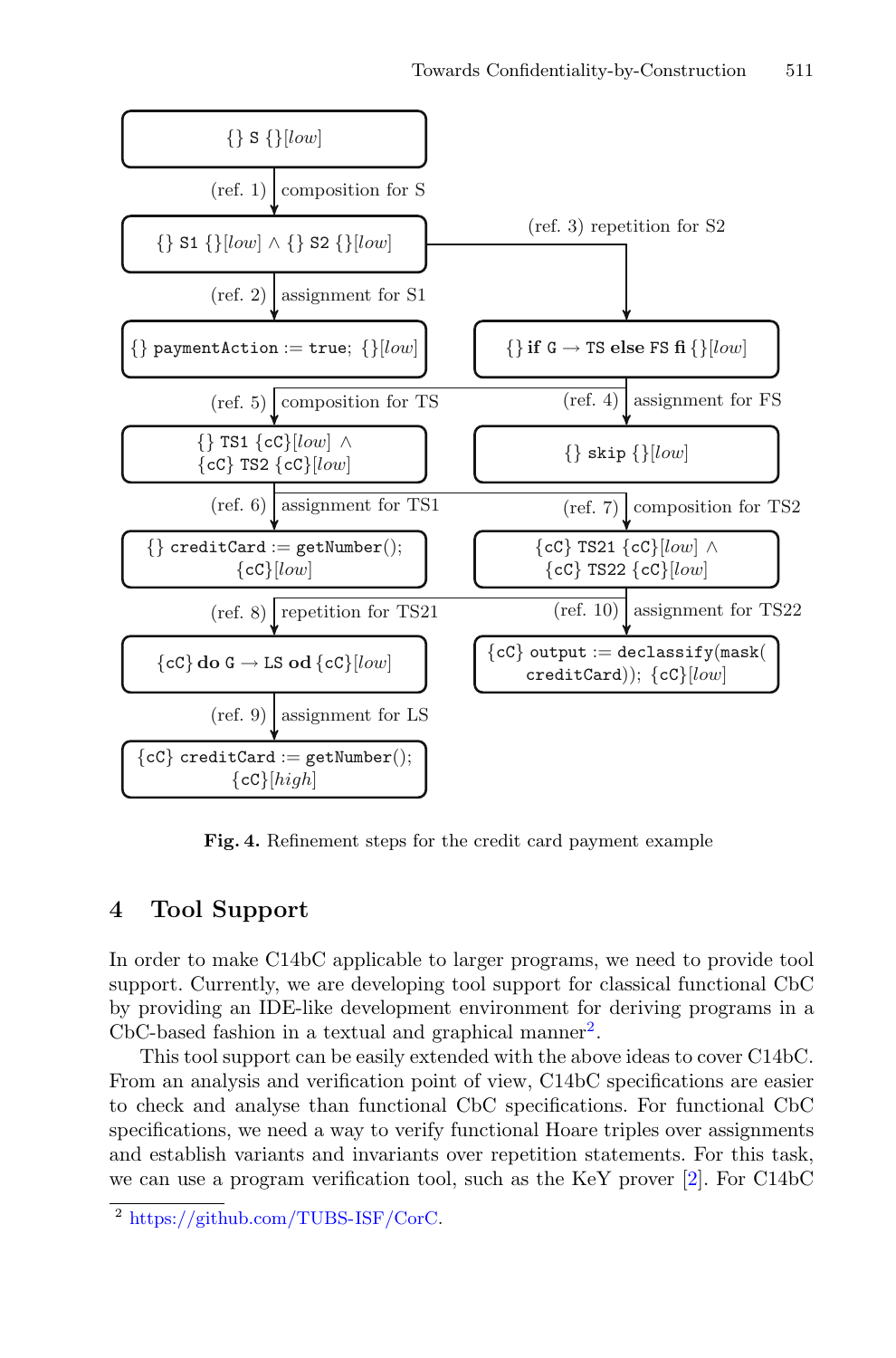

<span id="page-10-1"></span>**Fig. 5.** Graphical representation in the C14bC editor

specifications, as presented in this paper, it is sufficient to be able to statically analyse the variables contained in expressions and to reason about their usage in the program while maintaining their classification as high and low program variables. Of course, if we apply a richer programming language with side effects, we need more sophisticated static program analysis techniques to reason about the respective information flow.

In Fig. [5,](#page-10-1) we show what the editor could look like. The lines 4–7 from the example in Listing [1](#page-8-0) are shown. We have a composition statement at the top, containing the high variable creditCard in the intermediate- and postcondition. The statement TS1 is refined to a repetition statement, and the other statement is refined to an assignment. The assignment contains the assignment output :=  $\text{dec1}(\text{mask}(\text{creditCard})).$  In the repetition statement, invariant, guard and variant (needed for functional CbC) can be specified. The preand postcondition contain again the high variable creditCard. The inner loop statement is refined to an assignment.

# <span id="page-10-0"></span>**5 Related Work**

The CbC approach to software construction was pioneered by Dijkstra, Hoare and others and based on weakest precondition semantics [\[10,](#page-13-3)[11](#page-13-4)[,16](#page-13-5)]. Kourie and Watson  $[14]$  $[14]$  propose a light-weight version of this approach. In [\[21\]](#page-13-6), we have proposed a combination of CbC and post-hoc verification in order to obtain the best of both worlds. The approach should not be confused with other concepts that carry the same name, such as the correctness-by-construction (CbyC) promoted by Hall and Chapman [\[13](#page-13-9)]. Their CbyC is a software development process where formal modeling techniques and analyses are used for different development phases, in order to detect and remove any defects that do occur as early as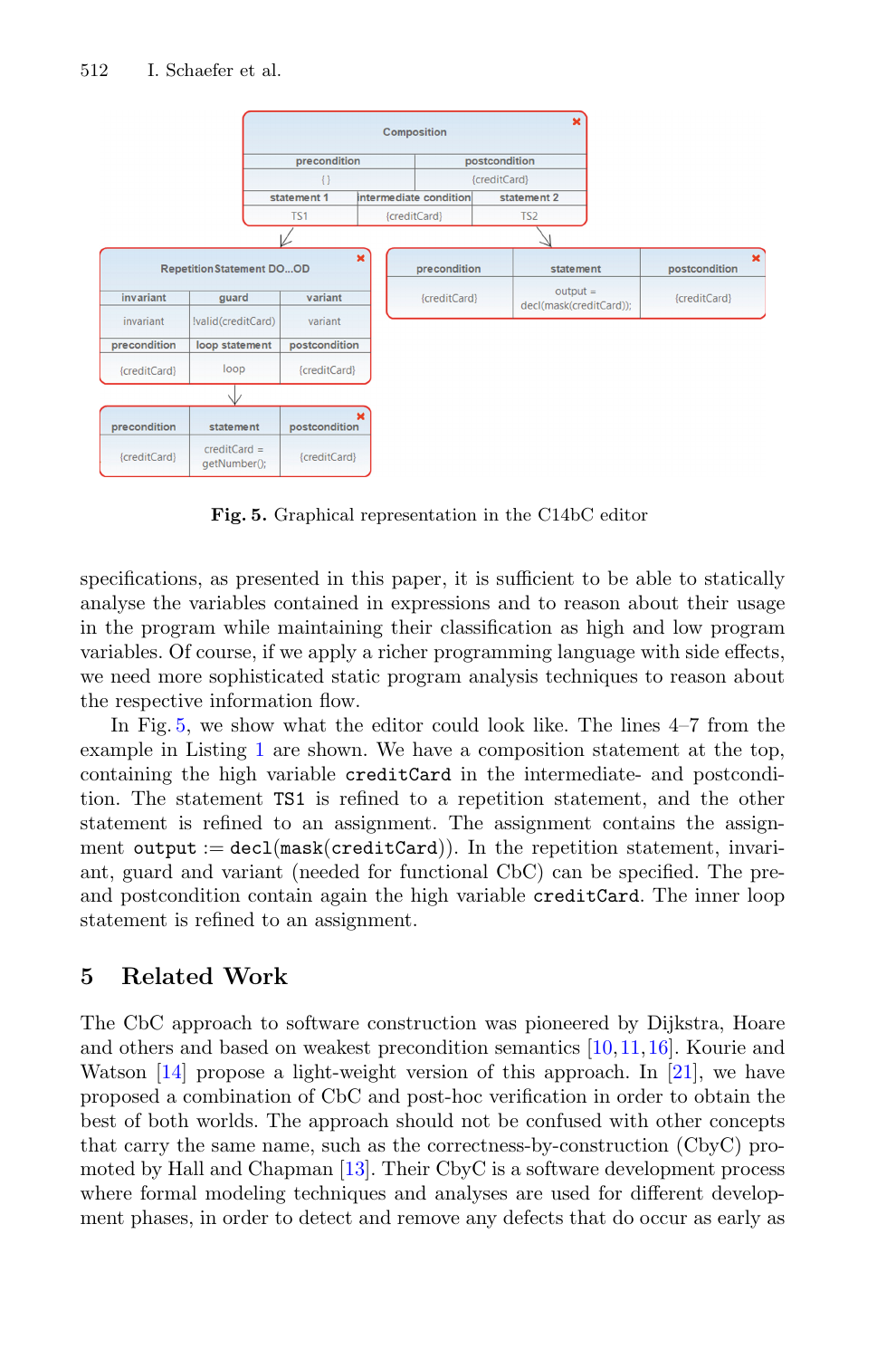possible after introduction [\[8\]](#page-13-10). Another approach to correctness-by-construction is the Event-B framework [\[1](#page-12-1)] where automata-based system specifications are refined by provably correct transformation steps until an implementable program is obtained [\[15\]](#page-13-11).

Language-based information flow security is a broad field in the literature; for a survey or earlier work consult [\[19](#page-13-0)]. The main approaches essentially rely on static or dynamic program analysis [\[18\]](#page-13-12), such as taint analysis [\[7](#page-13-13)], or security type systems [\[20](#page-13-1)] etc. Some approaches combine information flow control with logicbased or Hoare-style program logics. An early effort was made by Andrews and Reitman [\[6\]](#page-12-2), who proposed a compile-time certification technique for information policies with multiple security levels based on a Hoare-style semantics. Their work also covers programs beyond the sequential ones we cover, i.e., involving parallelism and semaphores. However, their approach is a post-hoc one, unlike our by-construction approach. Amtoft and Banerjee [\[4\]](#page-12-3) formulated compositional intraprocedural analyses of conditional information flow, which served as the basis for a formulation of Hoare-style contracts for conditional information flow for SPARK Ada [\[5](#page-12-4)].

The first paper to reformulated information flow properties as a deductive verification problem in a program logic was  $[9]$ . Hähnle et al.  $[12]$  $[12]$  show how a type system ensuring confidentiality can be embedded into a form of dynamic logic. The setting is once again one focused on post-hoc verification, with an eye to using the KeY theorem prover. This paper, to the best of our knowledge, is the first to propose constructive CbC style reasoning for information flow properties by means of a refinement-based approach such that by a sequence of small, incremental refinement steps, a program is obtained that preserves security policies by construction.

## <span id="page-11-0"></span>**6 Conclusion and Future Work**

The presented approach on C14bC can be seen as a first step in the direction of security-by-construction. In this paper, we only focus on confidentiality and base our considerations on a simple programming language. There are several directions to extend this work:

- Besides evaluation of the practical applicability and scalability on larger scale case examples, we also have to formally verify the correctness and completeness of our C14bC construction approach. This includes formulating the ideas in a formal refinement framework and proving the soundness against the corresponding type system-based approaches. Furthermore, we should investigate the benefits of C14bC when combined with post-hoc verification and analysis approaches, similar to the work presented in [\[21](#page-13-6)].
- We can extend the programming language constructs that are considered for deriving a program. In order to achieve modularity of our approach, we can integrate a refinement rule that introduces a method call and thus allow modular refinement of the program into several methods. However, in that, we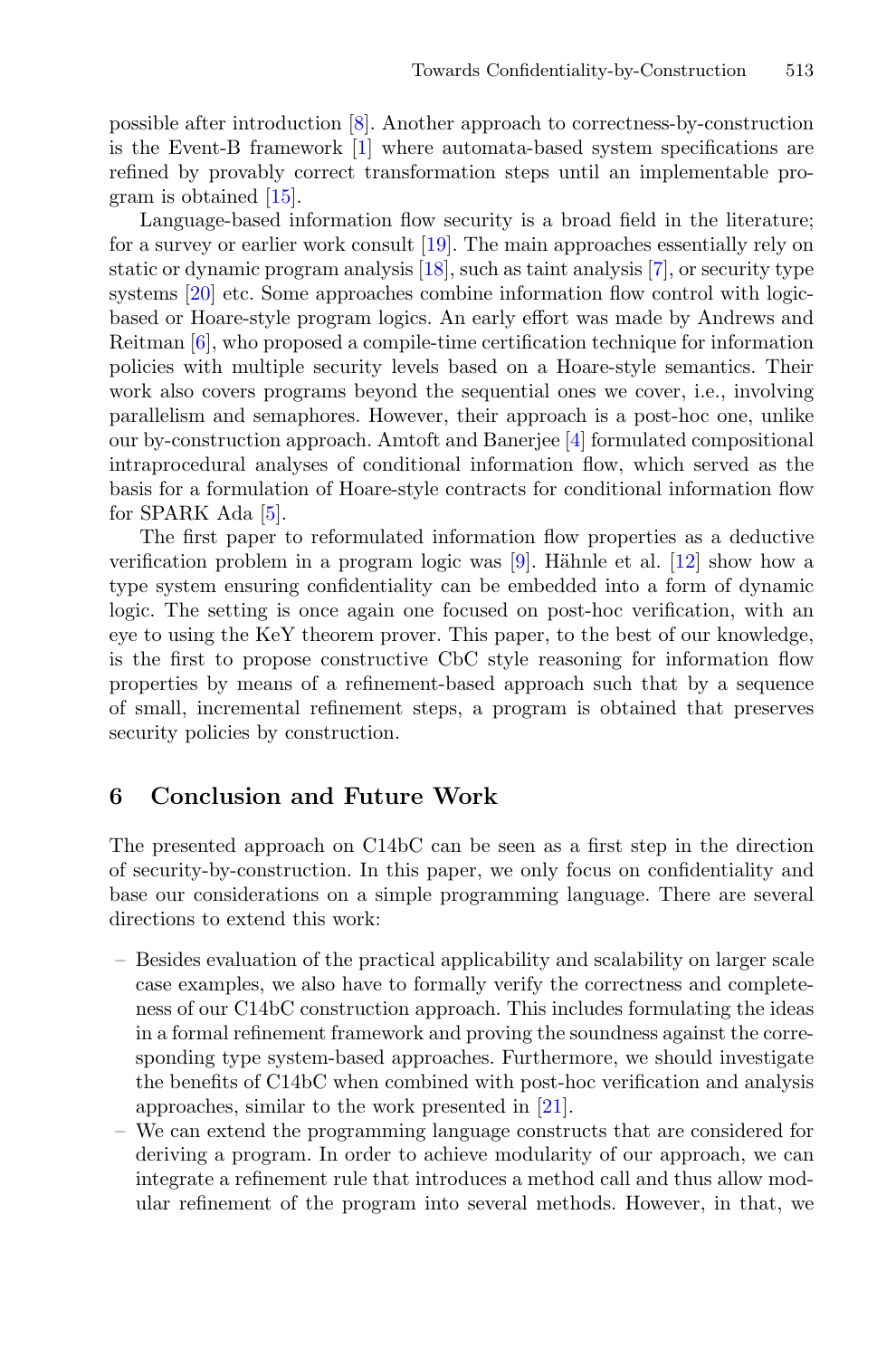have to be careful about side effects and appropriate frame conditions. Furthermore, we can lift the presented approach to object-oriented programs, following information flow control approaches for object-oriented languages [\[3\]](#page-12-5).

- By considering security policies in information flow as specifications for integrity (rather than confidentiality), we can also provide an approach for integrity- or trust-by-construction. To this end, we label program variables as trusted and untrusted (in contrast to high and low) and only allow information to flow from trusted to untrusted, but not vice versa, as this would allow untrusted information to influence trusted information. In essence, this is the same set-up as the high-/low security policy considered in this paper, i.e., the presented framework directly lends itself to trust-by-construction.
- Additionally, we can make the presented C14bC approach generic with respect to the information flow policy. In the paper, we have only focused on a very simply high/low security policy with the possibility to declassify data. However, for practical applications, it might be necessary to introduce several security layers and more fine-grained security policies. To this end, the refinement rules presented in this work need to be generalised with respect to the security policies they can operate on.
- In this paper, C14bC is considered in isolation. We focused on confidentiality specifications only, for ease of presentation. However, we can of course combine functional CbC with C14bC in order to derive a functionally correct program that also complies to the desired security policy. Technically, this is a combination of the classical functional pre-/post-conditions and refinement rules with the C14bC pre/post-conditions and refinement rules laid out in this paper.

**Acknowledgements.** The authors would like to thank the anonymous reviewers for valuable comments and suggestions for improvements and future work.

# **References**

- <span id="page-12-1"></span>1. Abrial, J.: Modeling in Event-B - System and Software Engineering. Cambridge University Press, New York (2010)
- <span id="page-12-0"></span>2. Ahrendt, W., Beckert, B., Hähnle, R., Schmitt, P.H., Ulbric, M. (eds.): Deductive Software Verification The KeY Book From Theory to Practice. LNCS, vol. 10001. Springer, Heidelberg (2016). <https://doi.org/10.1007/978-3-319-49812-6>
- <span id="page-12-5"></span>3. Amtoft, T., Bandhakavi, S., Banerjee, A.: A logic for information flow in objectoriented programs. In: POPL, pp. 91–102 (2006)
- <span id="page-12-3"></span>4. Amtoft, T., Banerjee, A.: Information flow analysis in logical form. In: SAS, pp. 100–115 (2004)
- <span id="page-12-4"></span>5. Amtoft, T., Hatcliff, J., Rodríguez, E., Robby, Hoag, J., Greve, D.A.: Specification and checking of software contracts for conditional information flow. In: Cuellar, J., Maibaum, T. (eds.): FM 2008. LNCS, vol. 5014, pp. 229–245. Springer, Boston (2008)
- <span id="page-12-2"></span>6. Andrews, G.R., Reitman, R.P.: An axiomatic approach to information flow in programs. ACM Trans. Program. Lang. Syst. **2**(1), 56–76 (1980)